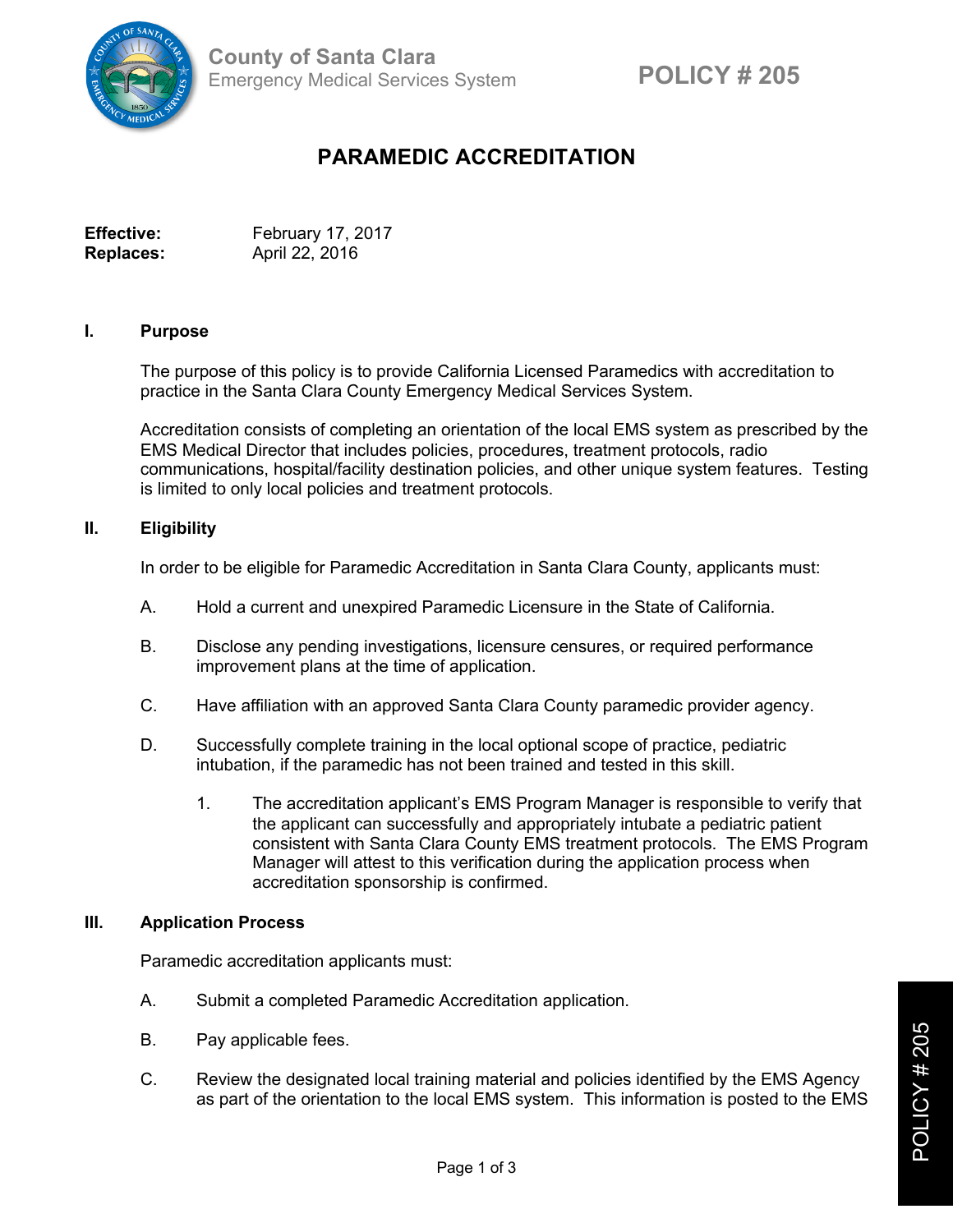

Agency website and available through each paramedic provider's EMS Program Manager.

- D. Successfully pass the Paramedic Accreditation Examination which is a component of the Local System Orientation Examination. The exam may be completed up to six (6) months prior to application. The required minimum passing score is 85%.
- E. Attest to the completion of the local EMS System orientation within the Paramedic Accreditation Application as identified in Section III, C.
- F. Receive approval from the paramedic's employer to accredit as a paramedic. An electronic confirmation will be sent to the EMS Program Manager upon submission of the application.

## **IV. Accreditation Process**

- A. The EMS Agency will notify the individual applying for accreditation of the decision whether or not to grant accreditation within thirty (30) calendar days of submission of a complete application. Successfully passing the Paramedic Accreditation Examination is required in order to for an application to be considered "complete".
- B. Accreditation is valid for the same period as the applicant's California Paramedic License.
- C. Applicants may not apply for accreditation more than three (3) times within any twelve (12) month period.
	- 1. The EMS Medical Director may authorize additional examinations based on specific case-by-case situations. The decision of the EMS Medical Director is final.
- D. All first-time accreditation applicants or those that have had accreditation discontinued for any reason must make an appointment with the EMS Agency in order to confirm their identity and have a current photograph recorded unless a current, validated photograph and identification is on file with the EMS Agency.
- E. EMS Agency personnel will discuss accreditation matters with the applicant only consistent with Title 22 Regulations and privacy and confidentiality laws. Those employed by Santa Clara County EMS System provider agencies may coordinate submissions with their employers EMS Program Manager.
- F. Express or on-site processing of accreditation is not available. Applicants are encouraged to apply at least five (5) months prior to expiration.